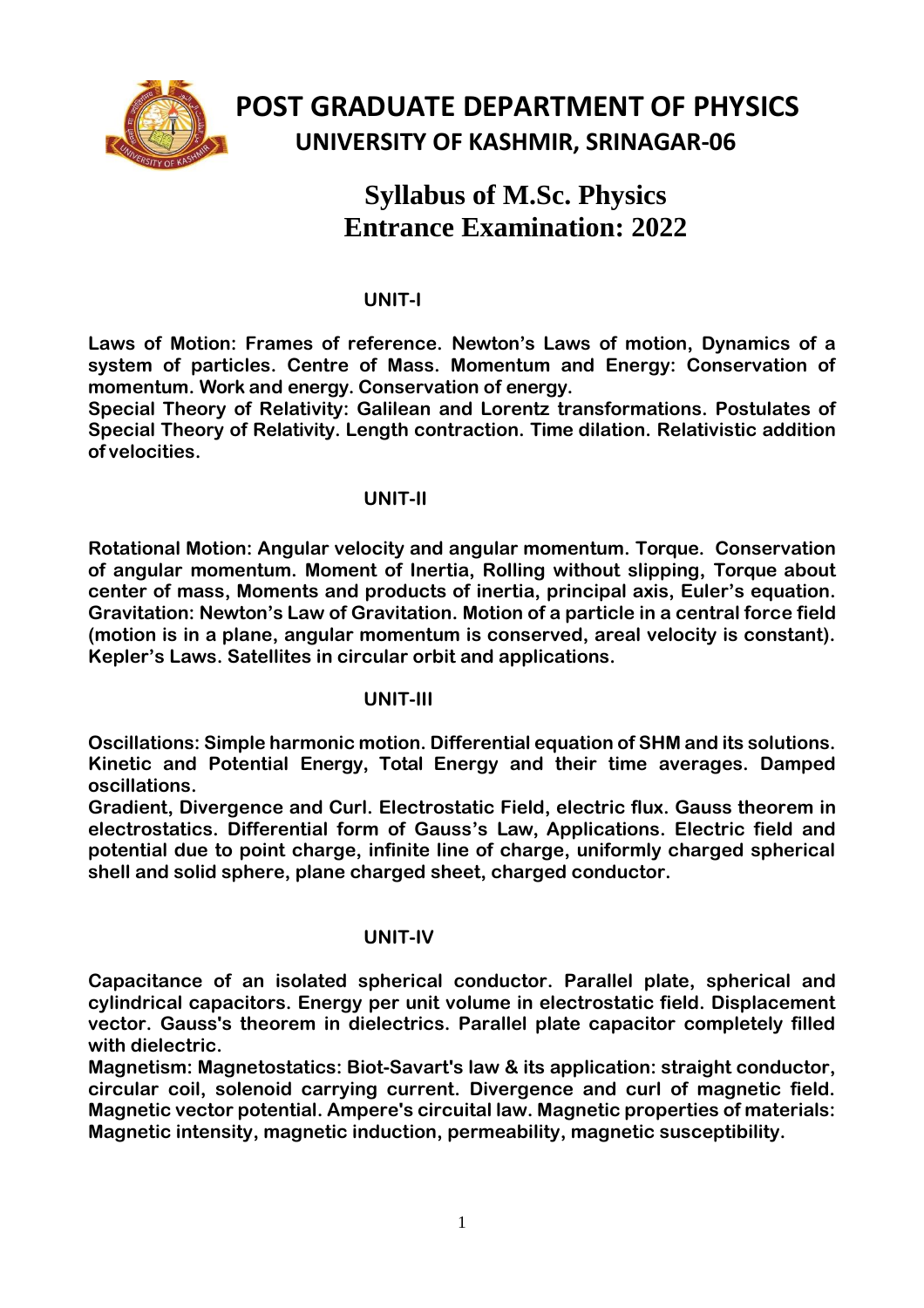

# **Syllabus of M.Sc. Physics Entrance Examination: 2022**

### **UNIT-V**

**Electromagnetic Induction: Faraday's laws of electromagnetic induction, Lenz's law, self and mutual inductance; L of single coil and M of two coils. Energy stored in magnetic field.** 

**Maxwell`s equations and Electromagnetic wave propagation: Equation of continuity of current, Displacement current, Maxwell's equations, Poynting vector, energy density in electromagnetic field, electromagnetic wave propagation through vacuum and isotropic dielectric medium, transverse nature of EM waves, polarization.**

### **UNIT-VI**

**Laws of Thermodynamics: Thermodynamic Description of system: Zeroth Law of thermodynamics and temperature. First law and internal energy, conversion of heat into work, Various Thermodynamical Processes, Applications of First Law: General Relation between Cp & Cv , Work Done during Isothermal and Adiabatic Processes, Compressibility & Expansion Coefficient, Reversible & irreversible processes. Second law & Entropy. Carnot's cycle & theorem, Entropy changes in reversible & irreversible processes, Entropy-temperature diagrams, Third law of thermodynamics, Unattainability of absolute zero.**

### **UNIT-VII**

**Thermodynamic Potentials: Enthalpy, Gibbs, Helmholtz and Internal Energy functions, Maxwell's relations & applications – Joule-Thompson Effect, Clausius-Clapeyron Equation. Maxwell's law of distribution of velocities, Mean free path. Transport Phenomena: Viscosity, Conduction and Diffusion , Law of equipartition of energy and its applications to specific heat of gases; mono-atomic and diatomic gases.**

### **UNIT-VIII**

**Theory of Radiation: Blackbody radiation, Spectral distribution, Concept of Energy Density, Planck's law, Rayleigh-Jeans Law, Stefan-Boltzmann Law and Wien's displacement law.**

**Statistical Mechanics: Phase space, Macrostate and Microstate, Entropy and Thermodynamic probability, Maxwell-Boltzmann law - distribution of velocity. Quantum statistics - Fermi-Dirac distribution, Bose- Einstein distribution, comparison of three statistics.**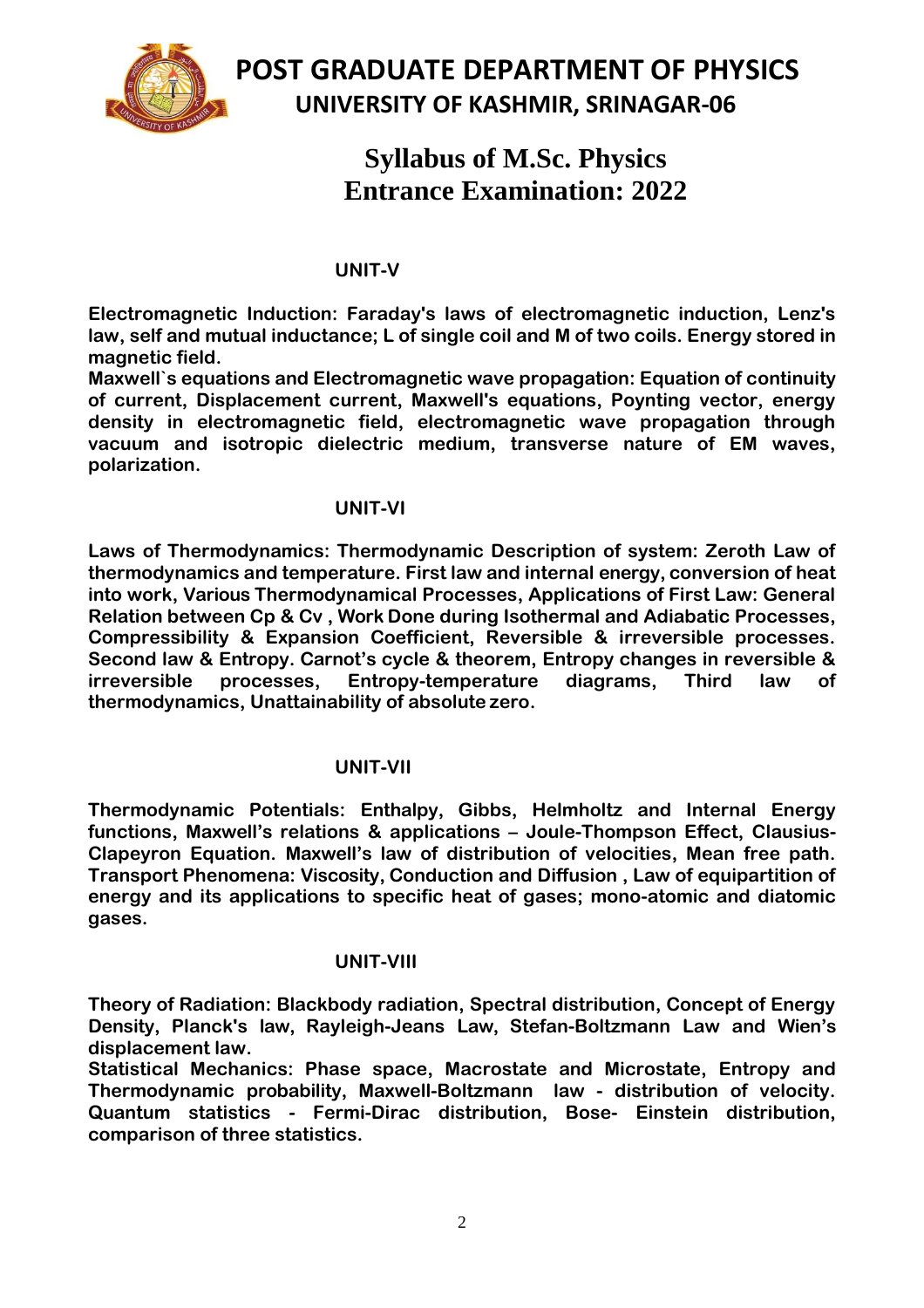

# **Syllabus of M.Sc. Physics Entrance Examination: 2022**

### **UNIT-IX**

**Superposition of Two Collinear Harmonic oscillations: Linearity and Superposition Principle. (1) Oscillations having equal frequencies and (2) Oscillations having different frequencies (Beats). Superposition of Two Perpendicular Harmonic Oscillations: Graphical and Analytical Methods. Lissajous Figures with equal an unequal frequency and their uses. Waves Motion- General: Transverse waves on a string. Travelling and standing waves on a string. Normal Modes of a string. Group velocity, Phase velocity. Plane waves. Spherical waves, Wave intensity.**

### **UNIT-X**

**Interference: Young's Double Slit experiment. Phase change on reflection: Stokes' treatment. Interference in Thin parallel Films. Newton's Rings: measurement of wavelength and refractive index. Michelson's Interferometer: Idea of form of fringes, Determination of wavelength, Wavelength difference, Refractive index and Visibility of fringes. Fraunhofer diffraction: Single slit; Double Slit. Multiple slits & Diffraction grating. Fresnel Diffraction: Half- period zones. Zone plate. Fresnel Diffraction pattern of a straight edge. Polarization: Transverse nature of light waves. Plane polarized light.**

## **UNIT-XI**

**Black body radiation; Planck's radiation law; Photoelectric effect; Compton Effect. Pair Production. De-Broglie's matter wave; The concept of wave packets and group velocities; Heisenberg's uncertainty relation for p and x; Its extension to energy and time; Applications of uncertainty principle.**

**Schrödinger's wave equation (Time independent form); linearity and superposition; Expectation values; operators; Particle in a box; Finite potential well; Potential Barrier, Tunnel effect. Quantum numbers ( n, l, m) for an electron in hydrogen atom; Space quantization; Electron probability density .**

## **UNIT-XII**

**Stern-Gerlach experiment; Pauli's exclusion principle; Spin-orbit coupling; Total angular momentum J, L-S coupling; j-j coupling; Normal and anomalous Zeeman Effect; Lande g-factor.** 

**Rotational energy levels; Pure rotational spectra; Vibrational energy levels, pure vibrational spectra; Rotation-Vibration. Spectra of diatomic molecules. Nuclear composition;** 

**Nuclear properties (size, spin, magnetic moment), Stable Nuclei, Liquid drop model, Alpha decay, beta-decay, gamma decay, Nuclear Reactions. Interaction and particles; Classification; Leptons and hadrons, Elementary particle quantum**